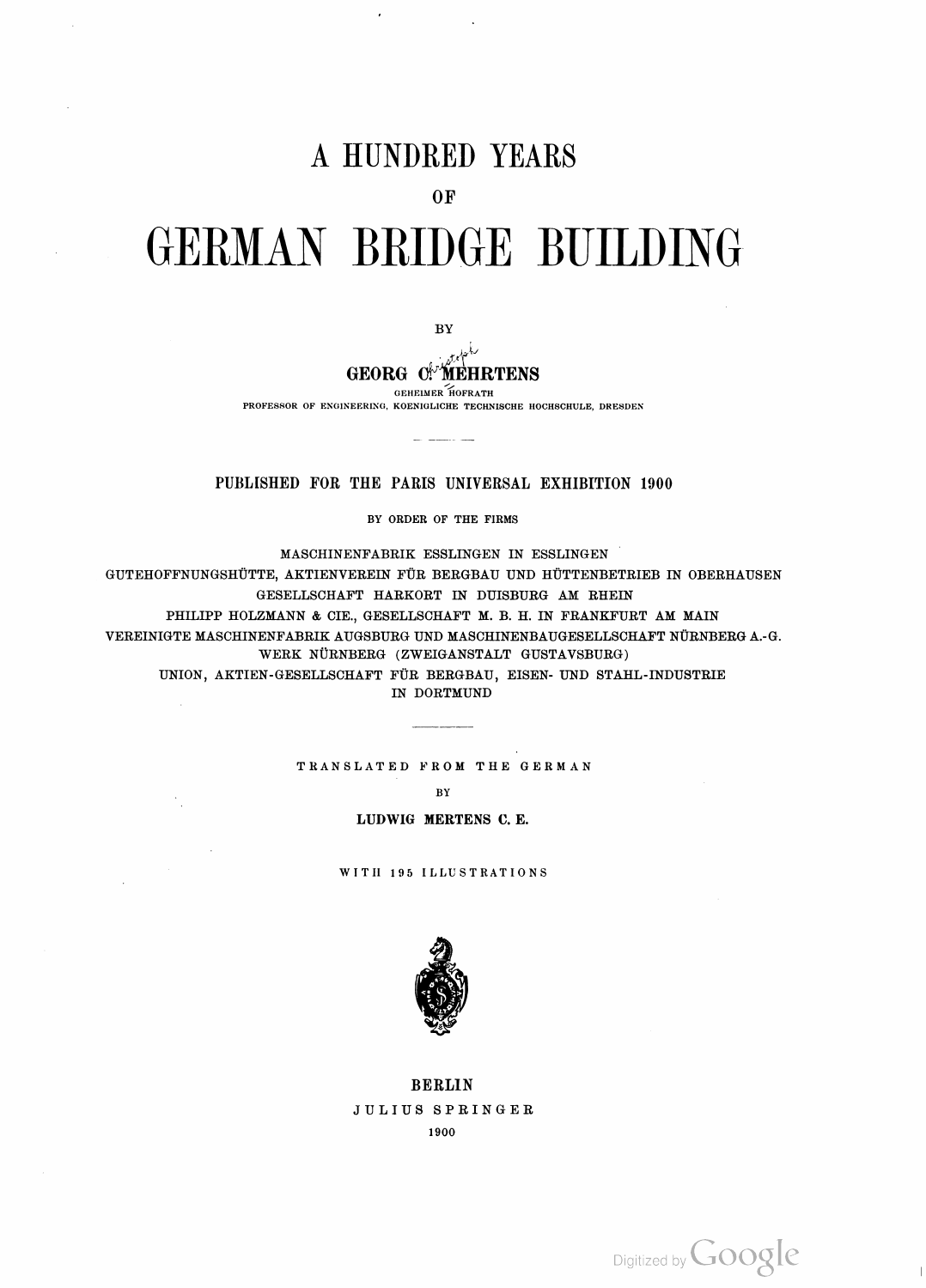#### 20. Arch- and suspension bridges. 71

| corman arenoriuges of a span exceeding ou metres (50 feet), built between 1560 and 1580"). |                              |                                                                                |                                                      |                                   |                      |                   |                                                                                                                         |
|--------------------------------------------------------------------------------------------|------------------------------|--------------------------------------------------------------------------------|------------------------------------------------------|-----------------------------------|----------------------|-------------------|-------------------------------------------------------------------------------------------------------------------------|
| Num-<br>ber                                                                                | Time of<br>con-<br>struction | Description of bridge                                                          | Designer<br>and builders                             | Spans                             |                      |                   |                                                                                                                         |
|                                                                                            |                              |                                                                                |                                                      | Num-<br>ber                       | Width in<br>metres   | feet              | Girder system                                                                                                           |
| 1                                                                                          | 1860-62                      | Road- and Railway Bridge over the Rhine<br>at Constance. Baden State Railways. | Gerwig.<br>Benkiser Brothers.                        | 3                                 | 42,4                 | 139               | Continuous plate arch without hinges.<br>Artificial adjustment of the action of<br>temperature. Double line of railway. |
| 2                                                                                          | $1862 - 63$                  | Old Rhine Bridge at Coblenz. Coblenz<br>and Niederlahnstein railway.           | Hartwich.<br>Harkort Co.,<br>Cologne Engine Works.   | 3                                 | 96,7                 | 317               | Circular flanges with crossed diagonals.<br>Hinges at the springing. Double line<br>of railway. See fig. 42.            |
| 8                                                                                          | 1865                         | Ruhr Bridge near Mühlheim on the<br>Osterrath and Essen line.                  | Hartwich.<br>Cologne Engine Works.                   | 3                                 | 36,1                 | 118               | Braced parabolic arch. Double line of<br>railway. In addition 7 arched tide spans.                                      |
| 4                                                                                          | 1866                         | Footbridge over the Böllatfall at Hohen-<br>schwangau.                         | Gerber.<br>Nuremberg Co.                             | 1                                 | 35,0                 | 115               | Arch without hinges. See fig. 99.                                                                                       |
| 5                                                                                          | 1867                         | Neckar Bridge near Jaxtfeld.<br>Baden<br>State Railways.                       | Becker.<br>Benkiser Brothers.                        | 5                                 | 36,8                 | 121               | Arch with braced spandrel and hinges at<br>the springing. Double line of railway.                                       |
| 6                                                                                          |                              | 1868-72 Elbe Bridge at Hamburg and Harburg.<br>Venlo and Hamburg railway line. | Lohse.<br>Harkort Co.                                | 7                                 | 99,2                 | 325               | Lens-shaped girders with arched flanges,<br>connected by verticals. Without hori-<br>zontal thrust. See fig. 46.        |
| 7                                                                                          | 1869                         | Tauber Bridge near Weikersheim. Würt-<br>temberg State Railways.               | Morlock.<br>Esslingen Works.                         | 3                                 | 30,5                 | 100               | Braced arch with hinges at the springing.<br>Single line of railway.                                                    |
| 8                                                                                          | 1873                         | Rhine Bridge at Rheinhausen. M.-Glad-<br>bach and Duisburg line.               | Hartwich.<br>Gutehoffnungs Works.                    | $\overline{\mathbf{4}}$           | 97,0                 | 318               | Like Nr. 2 with tide spans and swing-<br>bridge. See fig. 43.                                                           |
| 9                                                                                          | $1875 - 76$                  | Roadbridge over the Neckar at Heidel-<br>berg-Neuenheim.                       | Gerstner. Bär.<br>Esslingen Works.                   | 5                                 | 35,0                 | 115               | Braced arch with hinges at the springing.                                                                               |
| 10                                                                                         |                              | 1876—77   Obermain Bridge at Frankfort-on-Main**).                             | Schmick.<br>Ph. Holzmann & Co.<br>Benkiser Brothers. | 1<br>$\boldsymbol{2}$<br>$\bf{2}$ | 36,8<br>35,0<br>31,5 | 121<br>115<br>103 | Arches with braced spandrels, without<br>hinges. Platform on top.                                                       |
| 11                                                                                         |                              | 1876-79   Rhine Bridge above Coblenz. Berlin and<br>Metz railway.              | Hilf, Altenloh,<br>Dörenberger.                      | 2                                 | 106,0                | 348               | Like Nr. 2.<br>See fig. 44.<br>With two<br>masonry arches.                                                              |
| 12                                                                                         | 1878                         | Moselle Bridge near Güls, Coblenz and<br>Trier line.                           | Gutehoffnungs Works.                                 | 3                                 | 65,6                 | 215               | Arch with crossed diagonals and hinges<br>at the springing. Railway on top.                                             |

Table V.

Remarkable German Arelibrldges of a span exceeding 80 metres (98 feet), built between 1860 and 1880').

In Germany the building of archbridges has increased at a surprising rate during the last twenty years of the century (compare table VI). In number, quality and variety <sup>1</sup> of arch structures Germany at present surpasses all other countries, America not excepted, though as far as the span is concerned, the latter country at this moment occupies the first place. For the rest the Americans undoubtedly have been following German practice to some extent, the which will be described in the Appendix) having served them as a model. This is proved by the erection of the new Roadbridge over the Niagara, with an arched span <sup>1</sup> of about 256 metres (840 feet) and a height of 45,7 metres (150 feet), where, following the precedent of the Müngsten Bridge, the structure at first was made temporarily to act as a three-hinged arch, in order to be able, by the appli- <sup>1</sup>

 $\mathbf{I}$ 

cation of hydraulic pressure at the crown, to close it as a two-hinged arch in accordance with the assumptions made in the calculation. It is, moreover, gratifying to German engineers to note that this most admirable product of re cent American bridge practice was originated by the scienti fically trained intellect of German designers. The German Americans C. C. Schneider, P. L. Wölfel and F. C. Kunz<sup>44</sup>) of the Pencoyd Ironworks, Philadelphia, together with the stubborn energy of their American cooperators, have brought this great work to a successful issue.

No better examples of the successful working together of theory and practice can be found than the Miingsten and Niagara Bridges just referred to. They decisively prove the possibility of building up even statically unde termined structures in perfect agreement with the assumpt ions of the design and with a sufficient degree of safety,

<sup>&#</sup>x27;) Among remarkable archbridges of smaller span the following may be mentioned here: The railway bridges over the Trankgasse and the Lupusplatz at Cologne, designed by Hartwich and constructed (in 1859) by Harkort, the roadbridges over the Kinzig near Gelnhausen and over the Lahn at Ems, built in 1862-63 by Schmick, further the two Rhine Bridges at Basle, built in 1877-82, and the Fulda Bridge near Hannoversch Münden, built in 1879-80<sup>85</sup>), all by Lauter (of the firm of Ph. Holzmann & Co. at Frankfort).

<sup>\*\*)</sup> The Untermain Bridge, built by Schmick in 1871-74, is of similar design.